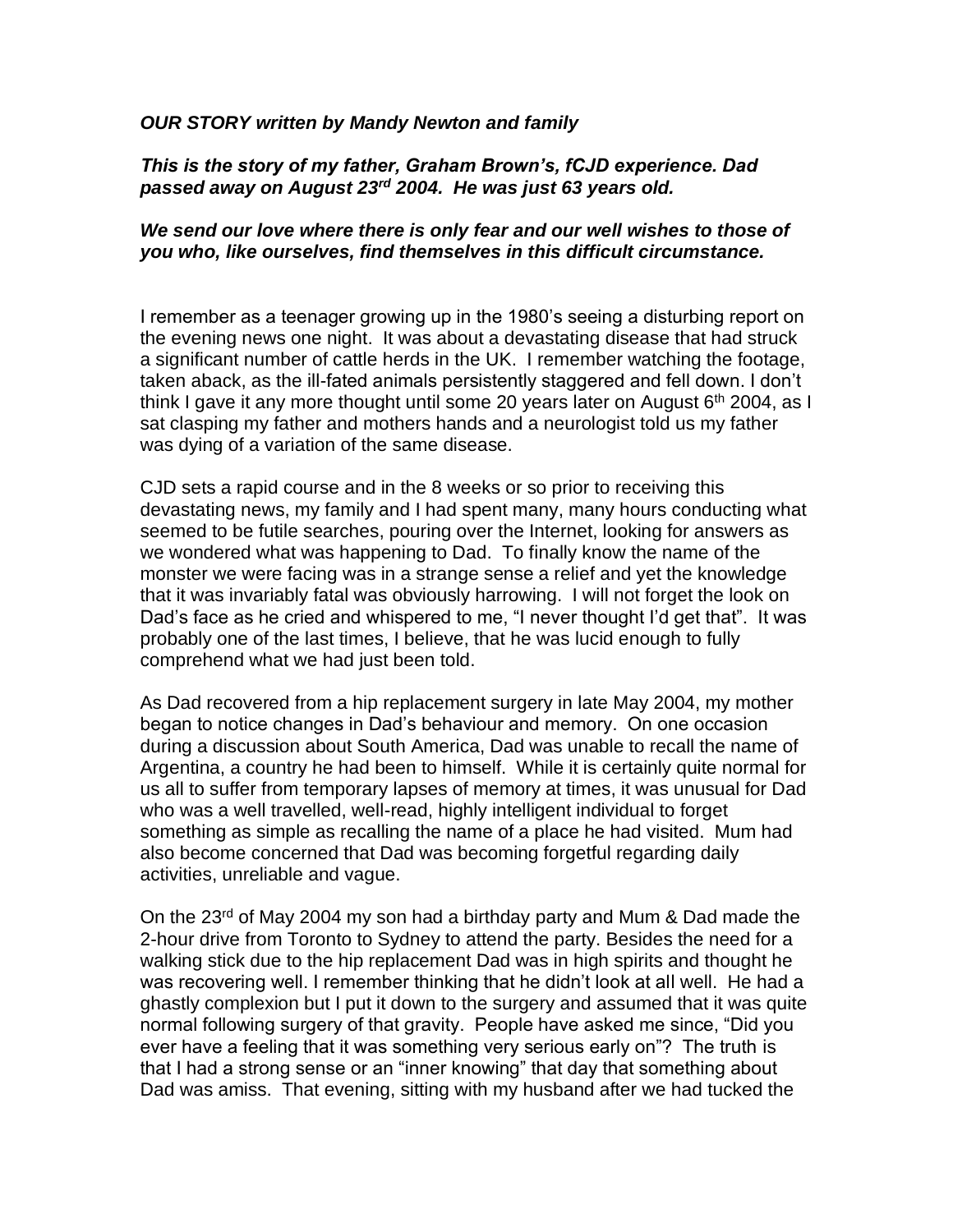boys into bed, heart racing and stomach churning, for the first time I identified and articulated the fear I had felt since seeing Dad that day. "Dad will die one day," I said. I had not experienced any sort of prophetic vision that enabled me to see what would happen in the next 2 months but I had for the first time in my life a very strong sense of my fathers' mortality. Isn't it peculiar? The average person spends very little time contemplating this. We are strangely conditioned to believing that our parents are unrivalled beings that will live on and on, ever present, ever able to guide and direct us. And yet, we know that it is the very nature of human existence that we will all eventually depart, no matter who we are. We must all eventually separate from one another, whether you believe it is only temporary or permanent.

And so it went. Over the next few weeks Mum made regular telephone reports to my sisters and I that Dads memory-loss was worsening and he was behaving increasingly more uncharacteristically. He had also become over-tired and had taken to sleeping for long periods during the day. Mum was also concerned that Dad, who usually exhibited the characteristic of extreme generosity but with parsimonious caution, had begun to buy things that didn't seem particularly well thought out. On the weekends when my sister's families and my own family visited we noticed that Dad, who was a very "hands-on" Grandpa and adored by all 7 of his grandchildren had become the antithesis of the interested, all-funloving Grandpa we knew him to be. He was noticeably less interested in his grandchildren and frequently became quite irritable and argumentative, which was extremely out of character for him.

I suppose we were fortunate that Dad certainly was aware of what was happening to him and that he agreed that he was becoming very forgetful, particularly his short-term memory. Mum suggested that he visit their doctor with her and he agreed that it was a good idea. Apart from his memory loss, as the days passed, he also became unable to do a number of daily tasks unassisted and Mum had begun laying his clothes out on the bed each day in the specific order they were to be put on. He was extremely restless in bed at night and had developed and odd kind of twitch in his legs. He was also losing weight rapidly and expressed a concern to Mum that he might have had "some sort of cancer". On June 30<sup>th</sup>, during their first consultation to discuss Dad's condition with their doctor, Mum mentioned that when she and dad were first married, Dad's maternal uncle had a similar experience with memory loss and that he had died after a rapid illness at only 58 years of age. The doctor thought that this was fairly irrelevant and saw no point in investigating the matter further. After performing several basic neurological tests he concluded that Dad may possibly be in the early stages of Alzheimer's disease and advised Mum and Dad that he would arrange for Dad to undertake further, more extensive, neurological examinations. When Mum broke this news to my sisters and I we were devastated. Dementia was the one illness that Dad dreaded. At the time his mother was still living in a nearby nursing home with dementia and he had frequently remarked that he didn't care to suffer the same fate.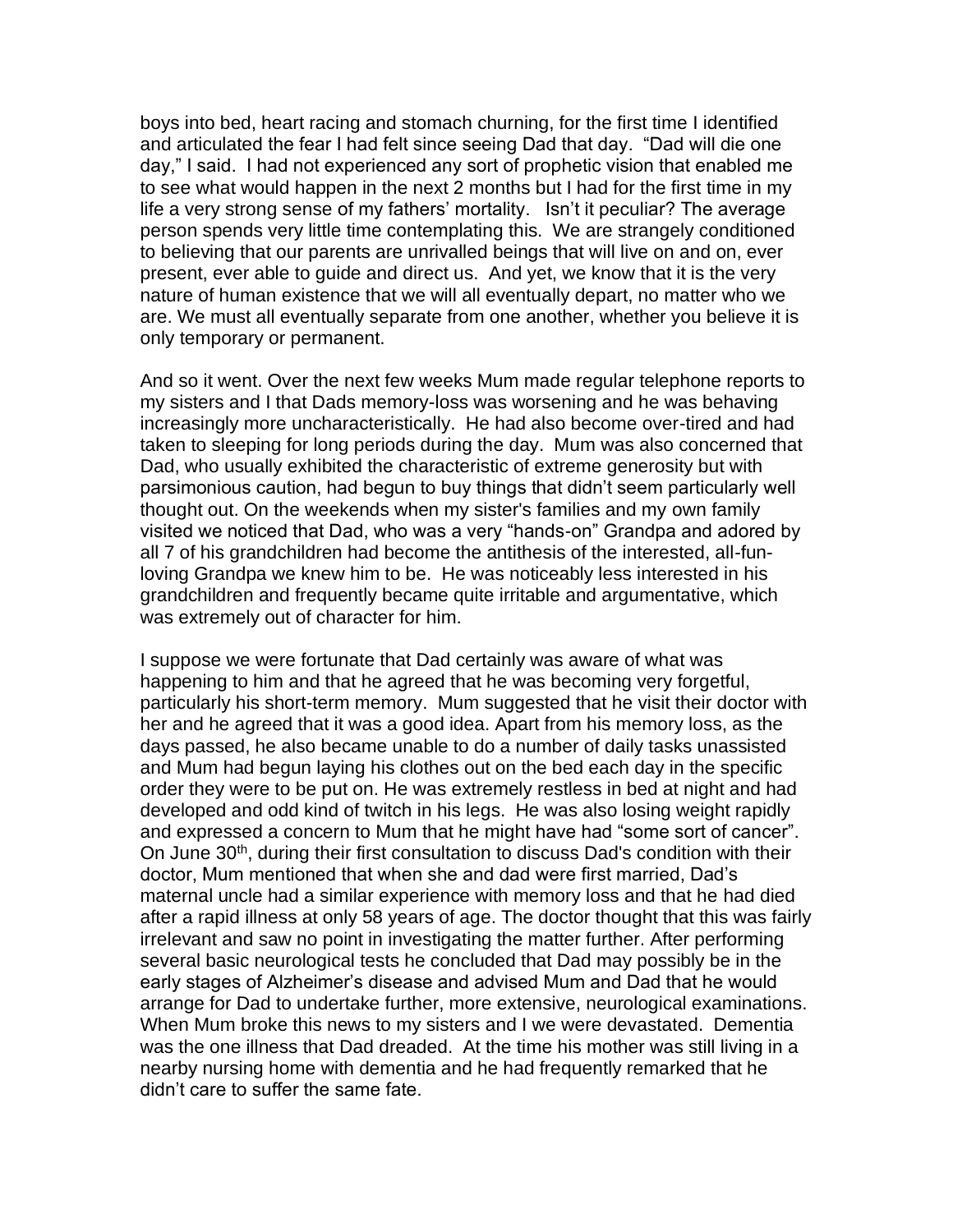On July 2<sup>nd</sup> Dad had a CAT scan and we were advised that the results were inconclusive and it would be necessary for Dad to have a second CAT scan the following week. Desperate for answers, this was incredibly frustrating for us because each day his condition was worsening. He had begun to shadow Mum around the house and she compared his timid behaviour around others to that of a frightened child.

Despite retiring from Pharmacy several years earlier when Mum & Dad moved from Gilgandra (NSW) to Toronto (NSW), Dad liked to keep active and he occasionally worked as a relief pharmacist in the Newcastle area and for his business partner in Gilgandra during the school holidays. As it was, Dad had been asked to work on July  $9<sup>th</sup>$  at a pharmacy in Newcastle and in Gilgandra the following week. Mum was sensitive to that fact that he simply was not up to this at this stage and delicately advised Dad that she didn't think he was capable of working. After all, dispensing drugs required considerable responsibility. He reacted badly, terribly offended that Mum doubted him but ultimately he agreed not to work.

The second CAT scan was taken and there was no indication of any problem at all when Mum and Dad received the results on July 9th. I remember asking if I could speak to Dad on the phone that evening although I certainly doubted if he would be able to do so. With a little guidance and direction during the conversation though; he coped extremely well. "So I hear you got the CAT scan results"? I asked him. A few seconds ticked by and finally, "Err…yes," he answered. Then after further probing, in a truly characteristically "Dad" way, he remarked, "yep, the doctor said oh what a beautiful brain you have". Amazingly, Dad certainly hadn't lost his wonderful sense of humour at all at this stage!

Mum and Dad were very active members of the Toronto Anglican Church and on a Sunday morning in mid-July Mum advised their parish of Dad's condition. Mum was aware that it was becoming quite obvious and she felt strongly that this was the most responsible thing to do given that Dad would no longer be able to fulfil some of his responsibilities on the Parish Council but more importantly because she knew that others were beginning to worry about him and cared about him. After Mum made the announcement, Dad reacted very badly initially. Dad identified himself as fit and capable, he rarely complained about illness and on the few times I knew him to reluctantly see a doctor, he was terribly ill or injured and by then usually in serious need of medical attention. I suspect now that his being publicly labelled with such a degree of "finality" challenged his strong, competent self-concept. He was embarrassed and displeased about the announcement but later explained that he was not angry with Mum for making the announcement in church. The fact is, he probably couldn't remember being angry with Mum. His failing short-term memory was preventing him from doing so. What he did remember though was the extent of his love for Mum.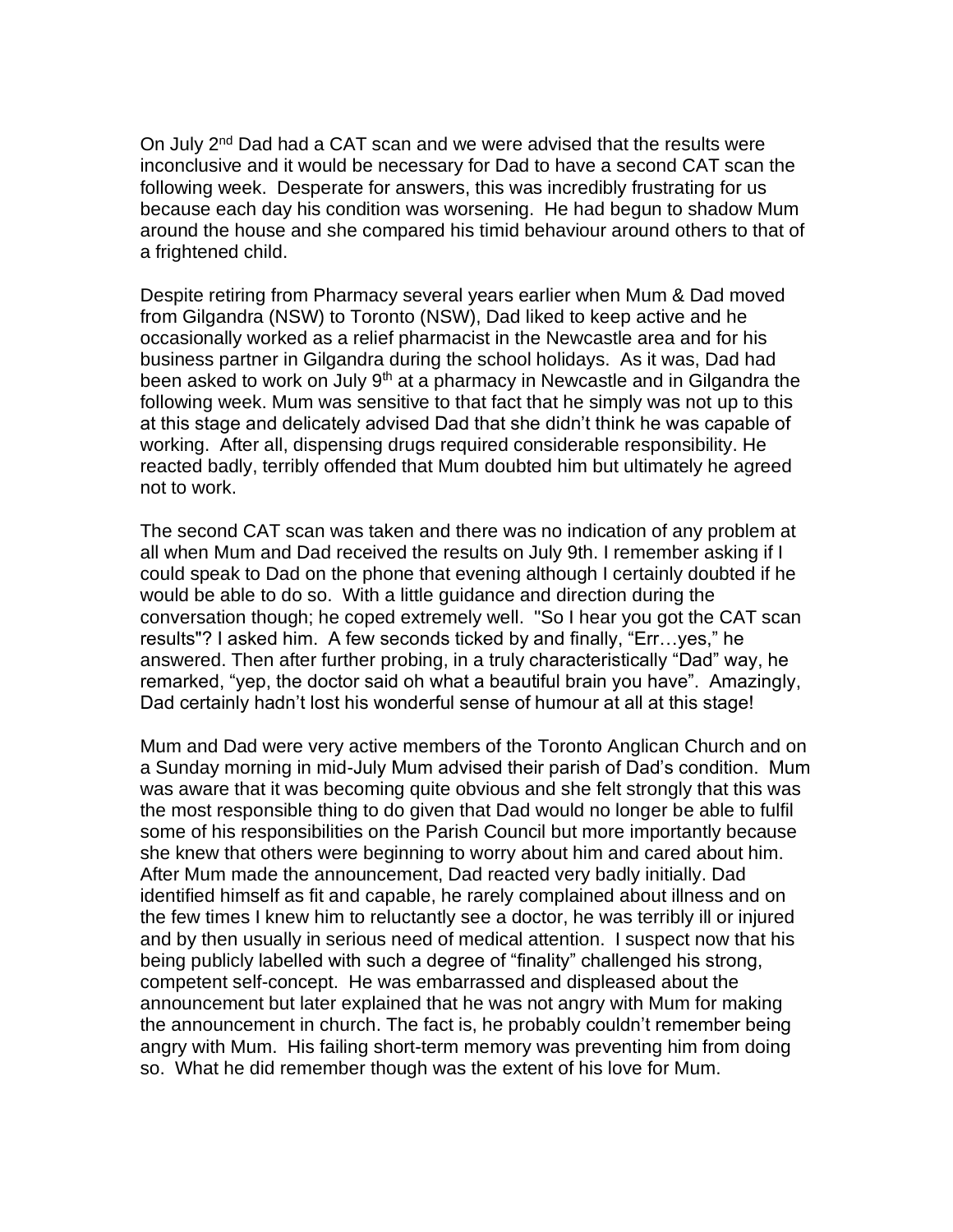On July 15<sup>th</sup> Mum made a private appointment with their GP. Dad was spending some time with their Priest and so she decided to seize the opportunity to discuss her concerns regarding Dad's rapid deterioration without him. This particular GP had been both Mum and Dad's doctor since their arrival in Toronto 5 years earlier and so he was professionally familiar with them and had prior knowledge of the sudden onset of Dad's symptoms from the earlier consultation on June 30th. Unfortunately, what Mum hadn't banked on during the consultation was the doctor's reluctance to discuss another patient – in this case Dad – with a third party. Their doctor was following his ethical nose, committed to patient confidentiality. This was extremely frustrating for Mum who understood the ethical issues the doctor faced but still had hoped given his insight into the matter, that he might view it more as a moral dilemma and not necessarily an ethical barrier that threatened his integrity. Sadly, no amount of cajoling, even begging would change his mind. Instead, he insisted that Mum and Dad make a double appointment and the earliest Mum was able to do so was in 3 days time. At this stage this was like being told to wait 6 months because every day Dad was getting worse.

Later at home, Mum enjoyed the pause, appreciative of the narrow opportunity to take some time to herself before being thrust back into the reality of what had become life with Dad – fear, confusion, agonizing worry. Mum & Dad's Priest dropped Dad home later that night and made a regrettable revelation that Dad had been unable to remember how to get out of the car. Usually a lover of good food, good wine and good company – we were also to learn that Dad had spent a majority of the evening at a men's parish dinner in a state of disinterest. The things that previously brought Dad a great deal of pleasure were becoming increasingly insignificant.

On Monday 19<sup>th</sup> July, Mum and Dad had their appointment with their GP and just when it seemed like things couldn't get worse, they arrived to discover that their usual GP was unavailable that day and they would have to see a locum instead. Mum explained the nature of their visit to the locum and of their earlier consultation with their usual GP. Instead of acknowledging her uncertainties regarding Dad's now very obvious problem, much to her dismay the locum went on to make several derogatory remarks about his own wife, insisting that she regularly accused him of forgetfulness. The consultation concluded and Mum still had no answers.

Fortunately Mum and Dad's neighbour was a neurosurgeon and he was able to expedite the testing procedures their GP had arranged for Dad. Had he not been able to do so, Dad would have had to wait another week before the first of a series of tests began. Given that by now he was unable to remember the names of objects or the meaning of words; unable to interpret things he saw; unable to make judgements; and unable to "find the words" when he communicated, waiting another week was simply not an option. The following day Dad had a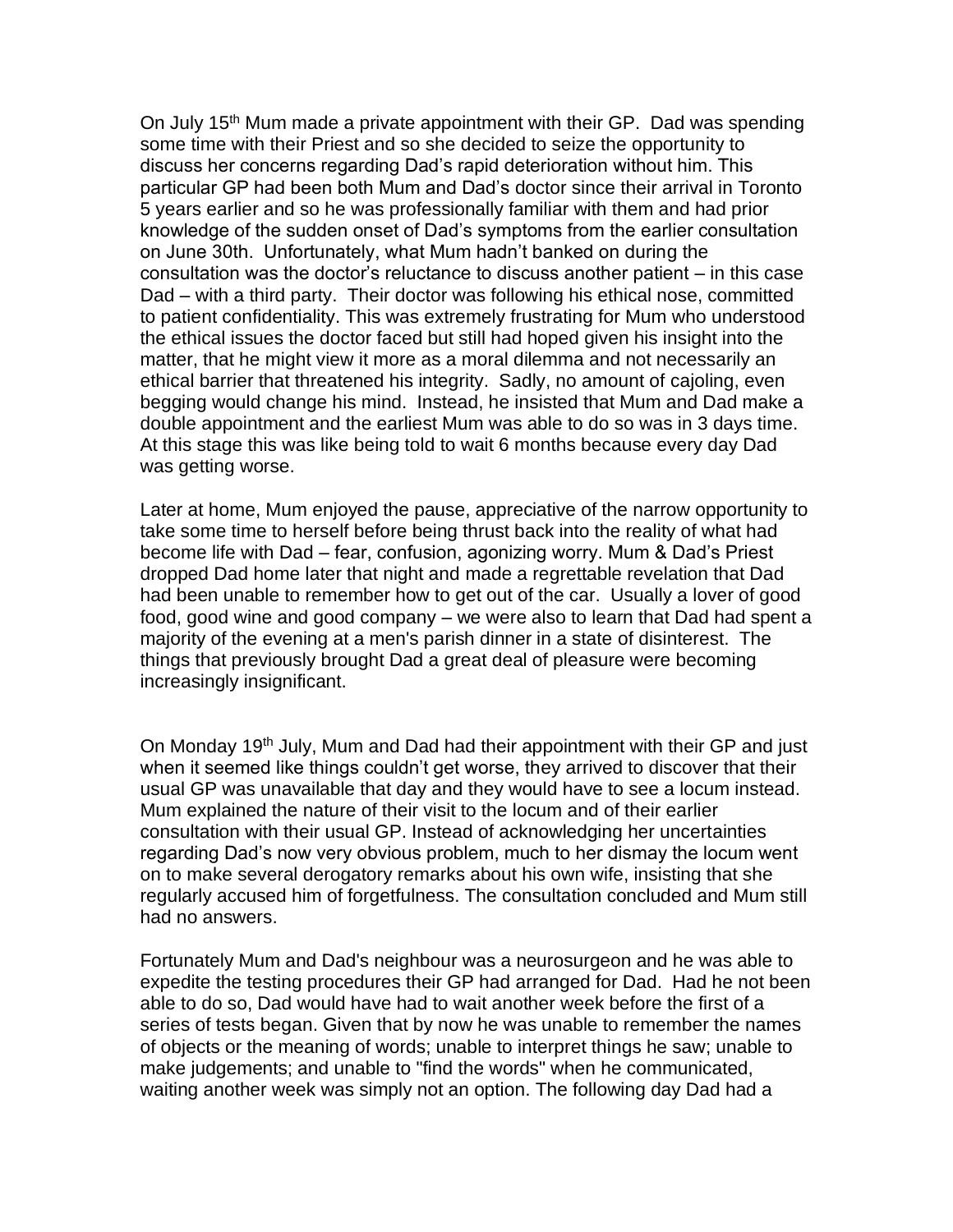Magnetic Resonance Imaging (MRI) test and an Electroencephalogram (EEG) and by July 26<sup>th</sup>, the results of one of the tests confirmed our fears - there was something quite seriously wrong. The cerebrum frontal lobe was deprived of oxygen; known as anoxia. This particular part of the brain controls our movements, aspects of thinking, feeling and decision-making.

If the doctors treating Dad had any suspicions that Dad had CJD at that stage, they were certainly not saying so. Even Mum & Dad's neighbour was still not prepared to "suggest" a diagnosis, however he insisted that a lumbar puncture be performed immediately and again used his professional influence to spur the testing. On August 3<sup>rd</sup>, Mum drove Dad to Lyngard Private Hospital to undergo the procedure. By now he was moving very slowly, unsteady, shuffling along in baby steps, entirely dependent on the aid of others to compensate for his loss of balance. Dad's neurologist decided that it would be best to keep Dad admitted until the results were back in a few days. Dad was now in a seriously confused state.

On August  $6<sup>th</sup>$  I made a sudden decision to drive to Newcastle to see Dad in hospital. I remember the nurse directing me to his room and as I approached I noticed Mum coming from the other direction. We exchanged a hug and Mum nudged the door open. A neurosurgeon was just finishing up some tests on Dad. He asked Mum to come with him to his office while I stayed with Dad and fed him his lunch. This was the first of many occasions that I would feed Dad and certainly the most confronting and emotional. I certainly had not expected to do so for many, many years to come. Mum returned shortly afterwards and I could tell that she had been crying and was quite clearly distressed but as always, she remained the cool, calm, cookie she is. She didn't speak of her discussions with the neurologist but I knew the news must have been bad. Instead, she approached Dad, gently kissed his forehead and questioned, "how are you darling"? Dad's neurologist knocked on the door shortly afterwards and asked me if I would like to stay while he spoke to Dad about his condition. I agreed and although I can recall certain aspects of what he said it was somewhat like I had stepped outside of myself momentarily, as though I was watching someone else receiving this most devastating of news. After he left I threw my arms around Dad and sobbed. I told him how much I loved him and that I was eternally grateful for everything he had ever given me and done for me. Distinctly he replied "oh my beautiful baby bird". Baby bird - a term of endearment for all 3 of his babies. After I had composed myself I called my sister Lisa and broke the news.

After the news was broken to the extended family, Dad's cousins confirmed that this was the same disease that their father had died of in 1965. We knew then that our family had been struck by the even more rare strain of CJD - genetic or familial CJD. We were informed about genetic counselling and the possibility of undertaking predictive testing to see if we had inherited the mutant gene.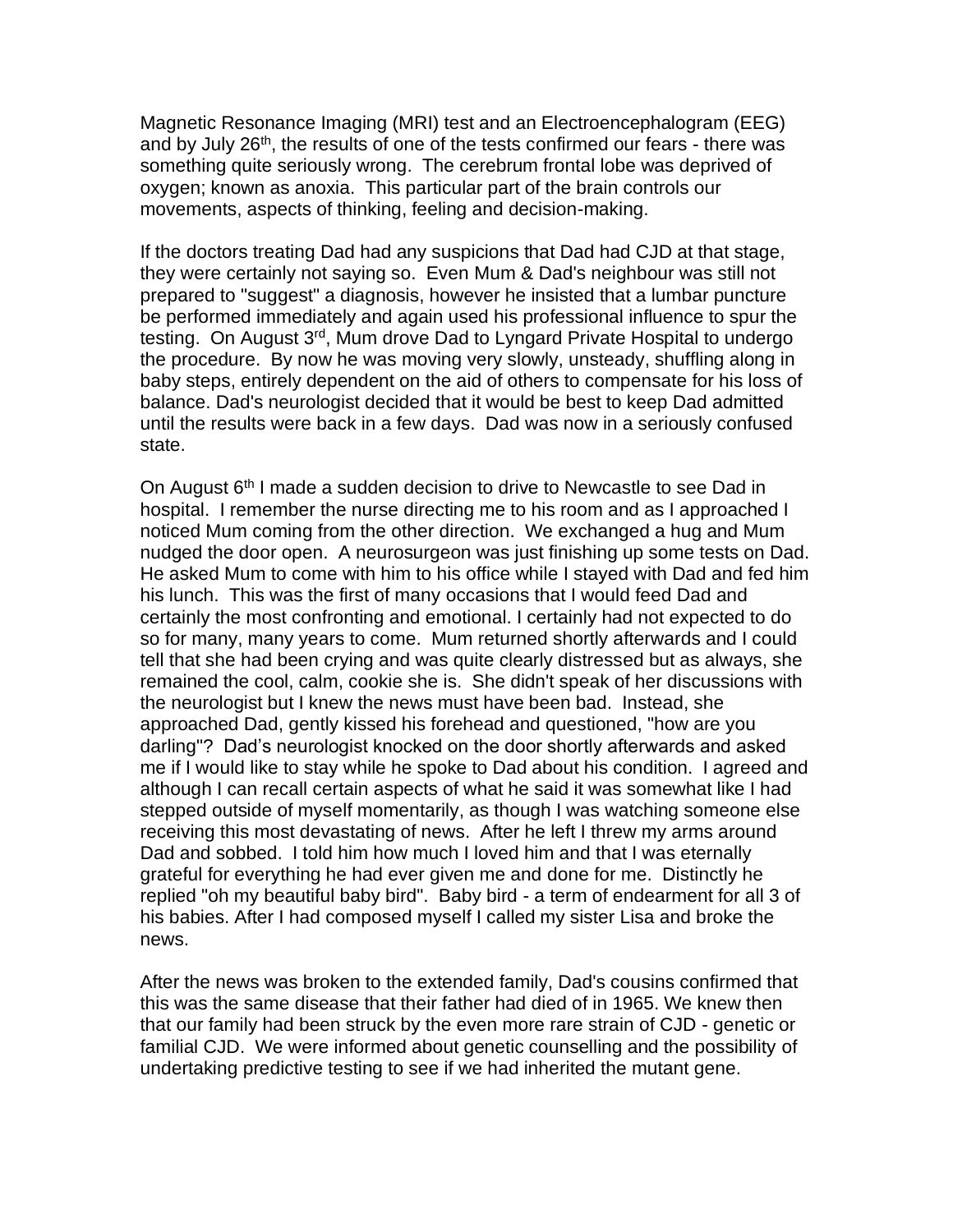On August 12<sup>th</sup> Dad was transported to Toronto Private Hospital, which was conveniently close to Mum & Dad's house. My sisters, mother and I spent each day and night with him, sleeping on fold up beds in his hospital room, aware that it was just a matter of time. Days, weeks - we didn't know but knew that it couldn't be much more than that.

Dad began to have terrifying hallucinations. On the evening of August  $13<sup>th</sup> I$ walked into his room sing-songing "hello Daddy" as Mum & my sister Susan were helping him back into bed. He stared me down and became very distressed, questioning "Daddy"? He thought I was something else, a demon, a monster, I don't know but to him I wasn't me and I honestly thought he might die of fright that night. I have never seen another human being more petrified and this particular hallucination went on for hours. We did our best to calm him and convince him that what he was seeing wasn't real and that his mind was playing tricks on him. Earlier that evening Mum and Susan witnessed another distressing incident. As Dad sat on his bed he began to grab at his pyjama pants as though something on his skin was irritating him. They pulled his pyjama pants down to investigate and were shocked to find every hair on his legs sticking directly out at 90 degrees and the skin on his legs had taken on the texture of sandpaper. This lasted a while and was extremely distressing for Dad.

The GP visited the following morning, August  $14<sup>th</sup>$ , and Susan and I requested a private consultation with him. We described the events of the previous evening and I begged him to do whatever he could to ensure that Dad didn't have to suffer that way again. I told him that we had always promised Dad that we would do whatever we could to ensure this never happened. The GP agreed to put him on an IV combination of Morphine and Midazolam, a drug which is used to produce sleepiness and relieve anxiety. My sisters and I contacted our husbands and instructed them to come to Toronto immediately with our children to see their Grandpa for the last time. Honestly, we had not expected Dad to live into the next day and assumed that the IV combination may have been enough to set him free. Consequently getting our families to Toronto had become a matter of urgency.

How do you explain to a child that after today they will not see their grandfather again? How do you tell them his body is broken and can't be mended? I used whatever spare time I could in the next few hours rehearsing in my mind what I would say to my sons and later when they finally arrived in Toronto everything I had planned on saying to them seemed unnecessary. They were too little to comprehend their loss and it seemed more important to simply allow them to be with Dad. And so, 7 children ranging from 11 months to 15 years filed into their Grandpa Graham's hospital room that day to give him one last cuddle. At that moment, as I watched each child crawl on top of Dad and kiss him goodbye I have never felt more cheated, more exposed. Outwardly as we - the adults watched on we must have all appeared to others to be very composed. Inwardly we were dying.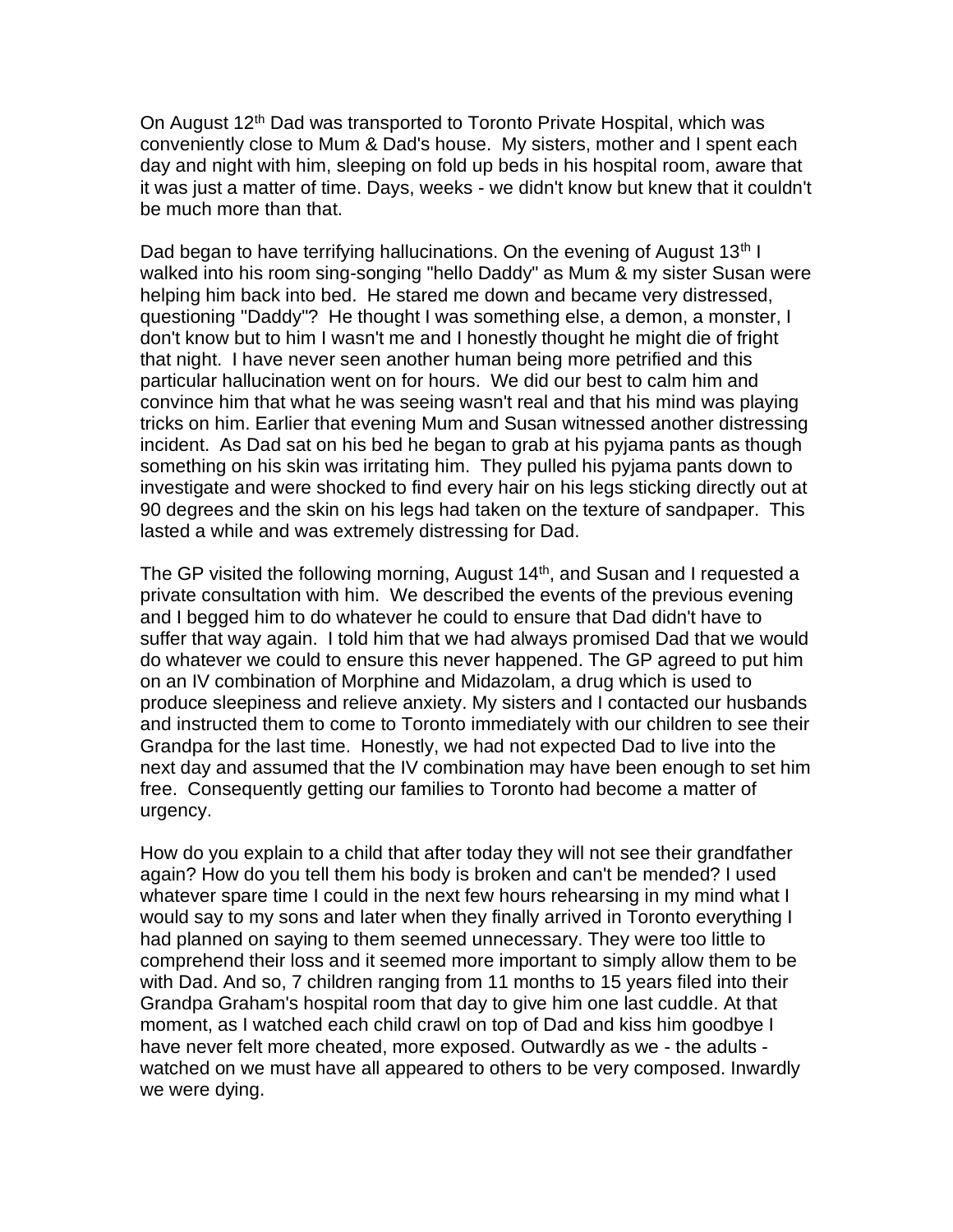Much to our surprise Dad clung to life for over a week after the IV was introduced. He was much more settled and slept for most of the day. At sunset though the hallucinations often returned but we discovered that playing soothing new age music and singing his favourite hymns and tunes was a great comfort to him.

Around August 19<sup>th</sup> Dad had his last meal. Swallowing was now almost impossible and he existed on thickened juices and thickened lemonade we fed him for a few days. We relieved his thirst to the best of our ability by regularly spraying his mouth and using swabs to clean his tongue. As a family we decided that we would not give him fluid intravenously as this was simply going to prolong his suffering and we knew that he wouldn't have wanted this. We knew that we could expect renal failure within days.

The nursing staff at the hospital were extremely attentive and provided Dad with excellent care. One wonderful nurse in particular, Patrick, came into the hospital on August 21<sup>st</sup> - his day off - especially to see Dad. Dad was drifting in and out of consciousness and appeared to be aware of Patrick asking him if he was frightened. Dad answered "no"! and Patrick went on say that he was a Christian and that he had been praying for Dad and he knew that The Lord was waiting to take him into his loving arms. This was indeed a very special act of love for Dad and my mother.

Dad developed pneumonia and was having difficulty breathing. Unfortunately, an incident of neglect late in the night on August 21<sup>st</sup> by two nurses unknown to us and Dad (agency staff was used on the weekends), which caused Dad and my family great and unnecessary distress, marred an otherwise period of loving care from the nursing staff.

In the early hours of August 23<sup>rd</sup> Dad's breathing changed, becoming very shallow. I would describe it as similar to a young child's short gasps after a serious crying bout. We knew that it would be soon and I remember that I felt a strong sense of the presence of Spirit or God with us as we prepared for Dad's passing. We held hands around his bed telling him we loved him and that it was okay if he felt had had to go now. At 10 past 4 that morning, encircled by love and only the love of "his 4 girls", Dad found peace.

It is almost exactly one year to the date at the time of writing. Strangely in many ways it seems like a lifetime ago and at times I feel like only days have passed. My sister Susan has remarked since that often she catches herself anticipating his return as though it's all just one big joke. In he walks straight through her front door. He smacks her a cheeky grin and sniggers "ha - gotcha"! Me though, I spend my time dreaming - vividly - about him, "flying around with him", I tell my family because this is what I believe. I feel his presence frequently and I know he is guiding me through the ever-present obstacles of life that cross my path. I